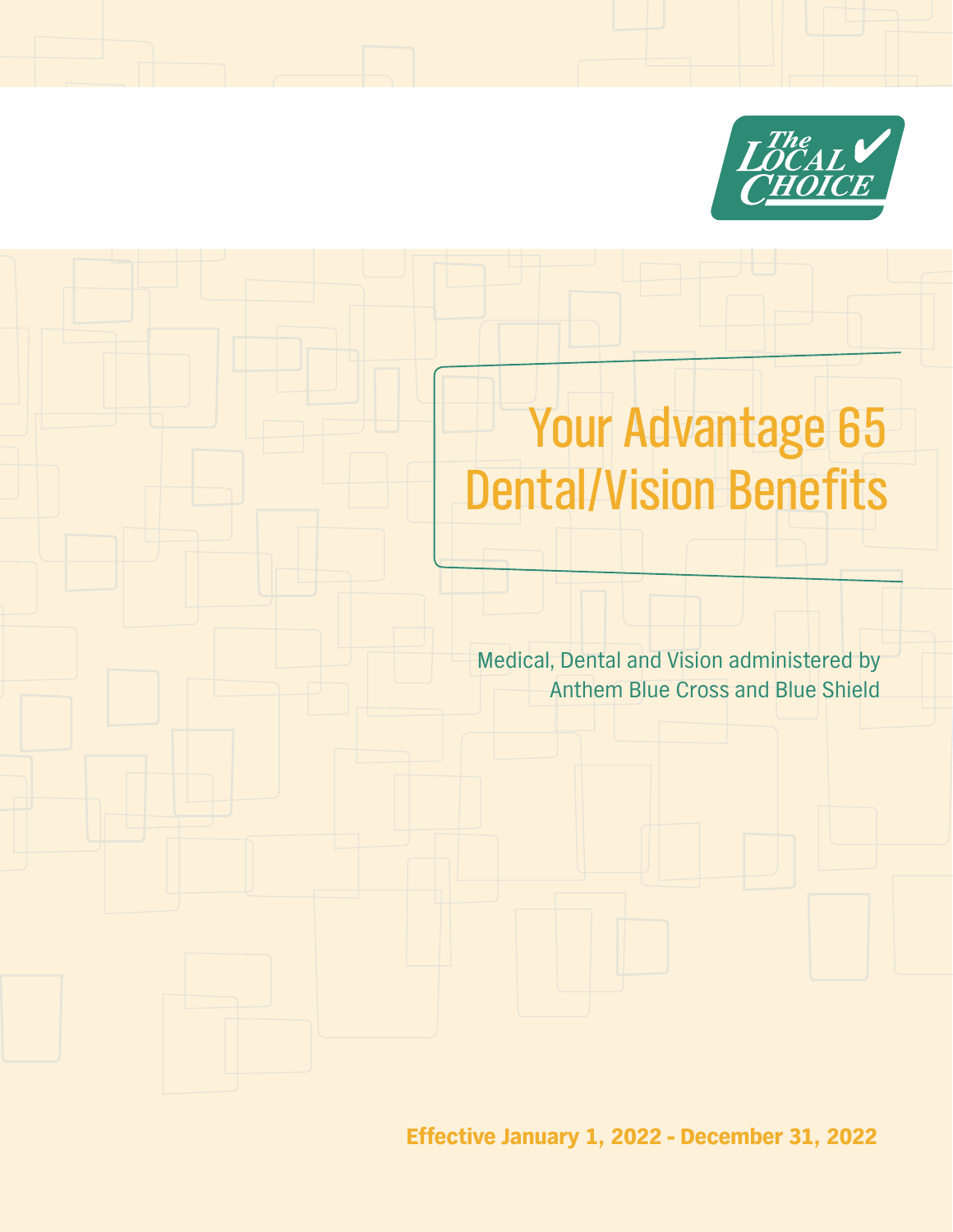

The Local Choice is a unique health benefits program managed by the Commonwealth of Virginia Department of Human Resource Management (DHRM). The Advantage 65 with Dental/Vision plan may be offered to you if you are eligible for Medicare and to your Medicare-eligible family members by your group. Benefits are administered on a calendar year basis to coincide with your Medicare coverage. Changes in your monthly premium are effective July 1 (or October 1 for certain school groups) to coincide with your former employer's The Local Choice (TLC) health plan renewal.

The Advantage 65 with Dental/Vision plan provides medical benefits that work with Medicare Part A and Part B. It does not provide prescription drug coverage.

This guide is only an overview. For a complete description of the benefits, exclusions, limitations, and reductions, please see the TLC Medicare Coordinating Plans Member Handbook.

## Service Area

Wherever retirees live.

## Medical Benefits



To receive full benefits you must be enrolled under both Part A and Part B of Medicare. Always show both your Medicare card and your Anthem identification card when you receive care.

Advantage 65 covers the Medicare Part A hospital deductible (after you pay \$100) and copayment amounts, and the Part B coinsurance for Medicare-approved charges. It also covers out-of-country Major Medical services.

## Choose Healthcare Providers Carefully



### **Physicians**

Ask your doctor if he or she is a Medicare participating physician. A doctor who participates in Medicare agrees to:

- $\blacksquare$  File claims on your behalf
- $\blacksquare$  Accept Medicare's payment for covered services

This means your coinsurance is limited to a percentage of the Medicare-approved charge. Go to **[Medicare.gov](http://www.Medicare.gov)** for additional information about Medicare-participating physicians.

This brochure describes benefits based on Medicare-approved charges. Doctors who do not accept assignments may not charge you any more than 15% above what Medicare considers a reasonable fee. This applies to all doctors and all services.

### Hospitals

Hospitals that participate in the Medicare program are covered. Admissions not approved by Medicare are not covered.

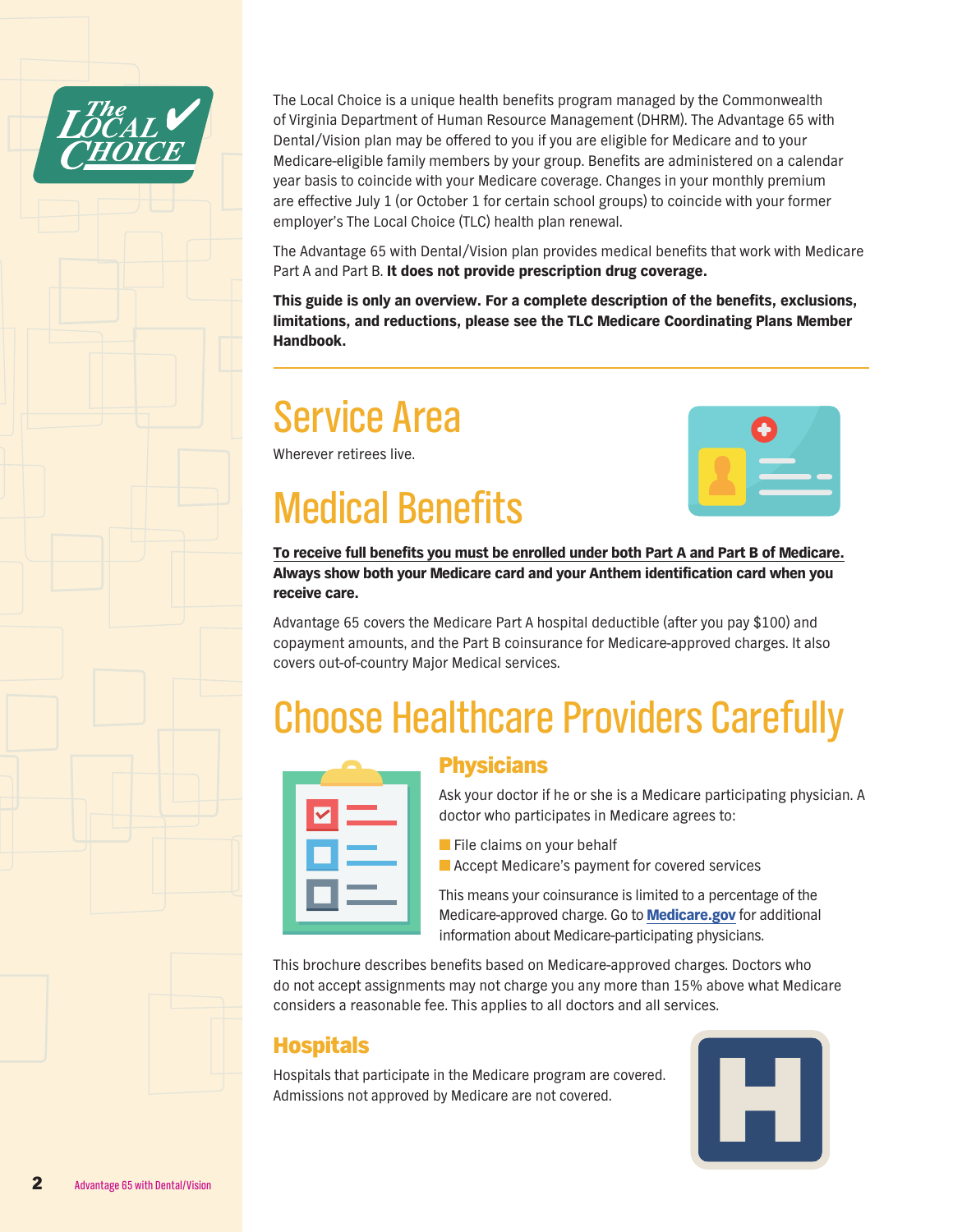

## Advantage 65

### What The Plan Covers

Plan Pays

| <b>PART A SERVICES</b>                                                                                    |                                                                                                                                                                                                                                                                                                                                                |                                                                      |
|-----------------------------------------------------------------------------------------------------------|------------------------------------------------------------------------------------------------------------------------------------------------------------------------------------------------------------------------------------------------------------------------------------------------------------------------------------------------|----------------------------------------------------------------------|
| <b>Hospital Inpatient</b>                                                                                 | Medicare Part A hospital deductible less \$100 per benefit period, days 1-60                                                                                                                                                                                                                                                                   | In full                                                              |
|                                                                                                           | Medicare Part A daily hospital copayment amount, days 61-90                                                                                                                                                                                                                                                                                    | In full                                                              |
|                                                                                                           | 100% of the allowable charge*, for eligible expenses for an additional 365 days.                                                                                                                                                                                                                                                               | In full                                                              |
|                                                                                                           | Copayment amount for Medicare Lifetime Reserve Days (60 days available)                                                                                                                                                                                                                                                                        | In full                                                              |
| <b>Skilled Nursing Facility</b>                                                                           | Medicare Part A skilled nursing facility copayment, days 21-100<br>(Medicare covers days 1-20 in full.)                                                                                                                                                                                                                                        | In full                                                              |
|                                                                                                           | A daily amount equal to Medicare skilled nursing home copayment,<br>days 101-180 (Medicare provides no coverage beyond 100 days.)                                                                                                                                                                                                              | In full                                                              |
|                                                                                                           |                                                                                                                                                                                                                                                                                                                                                | <b>Plan Pays</b>                                                     |
| <b>PART B SERVICES</b>                                                                                    |                                                                                                                                                                                                                                                                                                                                                |                                                                      |
| <b>Physician And Other Services</b><br>(after you pay the Medicare<br>Part B calendar year<br>deductible) | Part B coinsurance of Medicare-approved charges for services such as:<br>· Doctor's care<br>· Surgical services<br>Outpatient x-ray and lab services<br>· Professional ambulance service                                                                                                                                                       | In full                                                              |
| <b>AT HOME</b><br><b>RECOVERY SERVICES</b>                                                                | At-home recovery care for an illness or injury approved under a Medicare<br>home health treatment plan. Benefits include:<br>· Home visits up to the number approved by Medicare, not to exceed<br>7 visits per week (This benefit applies to home health services, certified<br>by a physician, for personal care during the recovery period) | Up to \$40 per<br>visit (limited<br>to \$1,600 per<br>calendar year) |
|                                                                                                           |                                                                                                                                                                                                                                                                                                                                                | <b>Plan Pays</b>                                                     |
| <b>OUT-OF-COUNTRY</b><br><b>MAJOR MEDICAL</b><br><b>SERVICES</b>                                          | Lifetime maximum                                                                                                                                                                                                                                                                                                                               | \$250,000                                                            |
| (after you pay \$250                                                                                      |                                                                                                                                                                                                                                                                                                                                                |                                                                      |
| calendar year deductible)                                                                                 | Annual restoration of lifetime maximum (limited to the amount of benefits<br>used in any one year)                                                                                                                                                                                                                                             | \$2,000                                                              |
| <b>Covered Services</b>                                                                                   | Medically necessary services received in a foreign country                                                                                                                                                                                                                                                                                     | 80% AC*                                                              |
| Out-Of-Pocket Expense Limit                                                                               | In a calendar year when your out-of-pocket expenses for covered services<br>reach \$1,200, the plan pays 100% of the allowable charge for the rest of the<br>calendar year.                                                                                                                                                                    |                                                                      |

*\**Allowable Charge (AC) *— The term has two meanings, depending on whether the service is provided by a doctor (or other healthcare professional) or a hospital. For care by a doctor or other healthcare professional, the allowable charge is the lesser amount of your plan's allowance for that service, or the provider's charge for that service. For hospital services, the allowable charge is the amount of the negotiated compensation to the facility for the covered service or the facility's charge for that service, whichever is less. For complete information about the allowable charge, please see the Medicare Coordinating Plans Member Handbook.*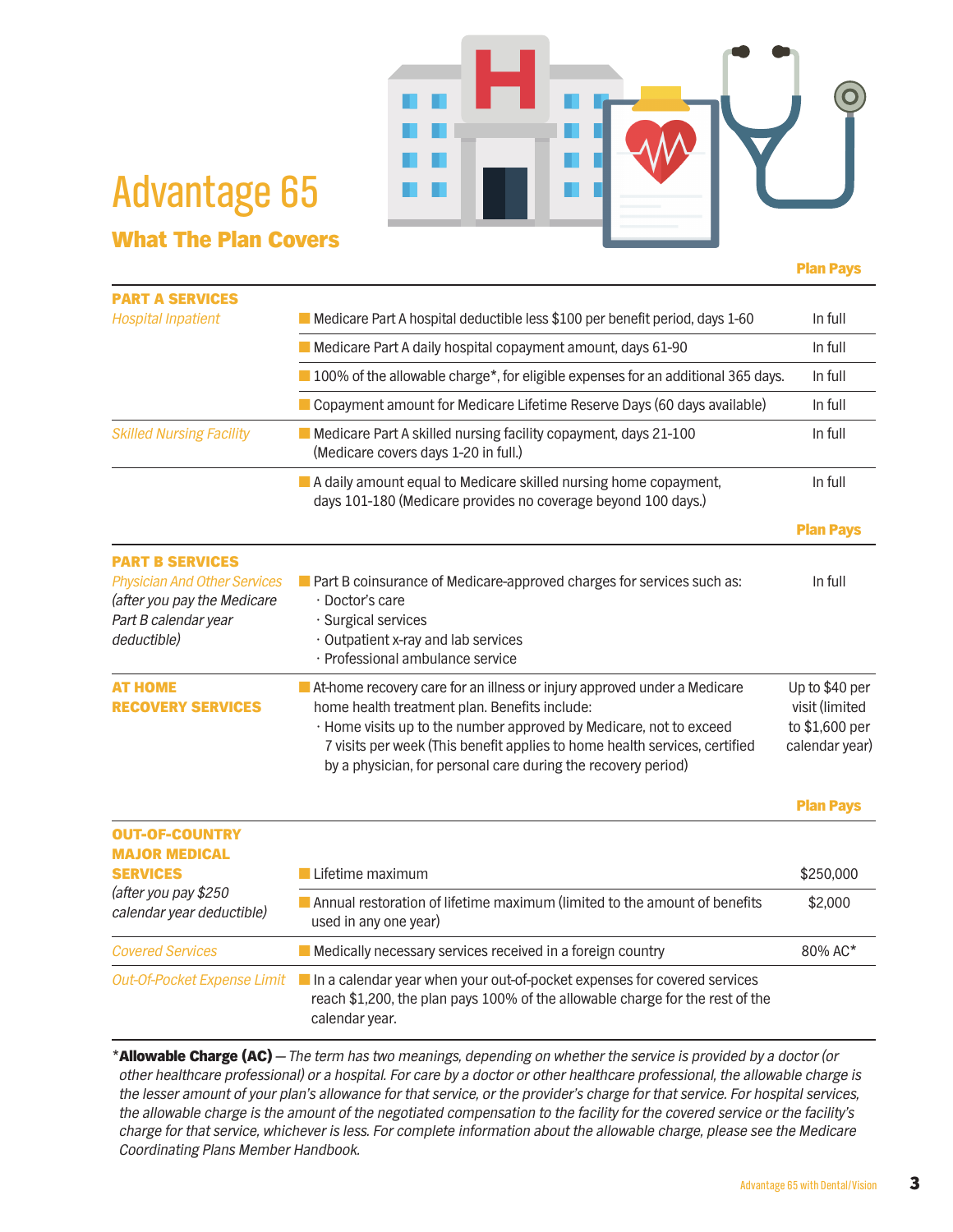## Dental/Vision Benefits

### Dental Benefits

The plan pays up to \$1,500 per member per calendar year. It also pays 100% of the allowable charge for diagnostic and preventive services, such as oral examinations and dental x-rays. It pays 80% of the allowable charge for basic services, such as fillings, re-cementing of crowns, inlays and bridges, or repair of removable dentures. The remaining 20% is your responsibility. The plan also pays 5% for major services such as crowns, **dentures**, and implants.



When you need services, simply present your plan identification card to your dentist. If you go to an Anthem Dental Complete network dentist, you will be responsible only for your coinsurance. If services are provided by a non-network dentist, you pay your coinsurance, plus the difference, if any, between the plan's allowable charge for a covered service and the dentist's charge. Network dentists are listed on the Web at [www.anthem.com/tlc](http://www.anthem.com/tlc), or call Anthem Dental Complete at 1-855-648-1411 to determine if a dentist is in the network.

| Plan Pays \$1,500 Maximum Per Person Per Calendar Year<br><b>In-Network You Pay</b> |                                                                                                                                                                            |             |
|-------------------------------------------------------------------------------------|----------------------------------------------------------------------------------------------------------------------------------------------------------------------------|-------------|
| <b>Diagnostic And</b><br><b>Preventive Services</b>                                 | Twice-a-year visits to the dentist for oral examinations,<br>x-rays, and cleanings                                                                                         | \$0         |
| <b>Basic Dental Care</b>                                                            | Fillings, oral surgery, periodontal services, scaling,<br>repair of dentures, root canals and other endodontic services,<br>and recementing of existing crowns and bridges | $20\%$ AC** |
| <b>Major Dental Care</b>                                                            | Crowns (single crowns, inlays and onlays), prosthodontics<br>(partial or complete dentures and fixed bridges) and dental implants.                                         | $95\%$ AC** |
| <b>Out-Of-Network Care</b>                                                          | For services by a non-network dentist, you pay the applicable coinsurance plus any amounts<br>above the allowable charge.                                                  |             |

*\*\**Allowable Charge (AC) *— The allowable charge is the lesser amount of the Anthem Dental Complete plan allowance for that covered service, or the provider's submitted charge for that covered service. Participating Anthem Dental Complete dentists have agreed to accept Anthem's payment, plus any required coinsurance (if applicable) as payment in full for covered benefits..*

### Routine Vision Benefits

Your routine vision benefits are through the Anthem Blue View Vision network. Available once per calendar year, your vision benefits include a routine eye exam, eyewear and special eye accessory discounts. You may receive services from any ophthalmologist, optometrist, optician and/or retail location in the Anthem Blue View Vision network.

To locate an Anthem Blue View Vision provider, select Find A Doctor at [www.anthem.com/tlc](http://www.anthem.com/tlc), or contact Member Services at 800-552-2682 for assistance. To receive vision services, simply present your Anthem identification card to your Blue View Vision provider when you receive your eye exam or purchase covered eyewear. Your Blue View Vision provider will verify eligibility and file your claims.

While some vision benefits are also covered out-of-network, you will receive the most value when you choose a Blue View Vision provider. If you use an out-ofnetwork provider, your benefits will be covered at a lower payment level. You will need to pay for covered services and purchases at the time of your visit and send an out-of-network claim form to Blue View Vision. The claim form is available at [anthem.com/tlc](http://www.anthem.com/tlc) under Forms.

Certain non-routine vision care such as eye surgery may be covered under your primary medical coverage under your Medicare plan. Refer to your Medicare and You Handbook or contact Medicare for more information.

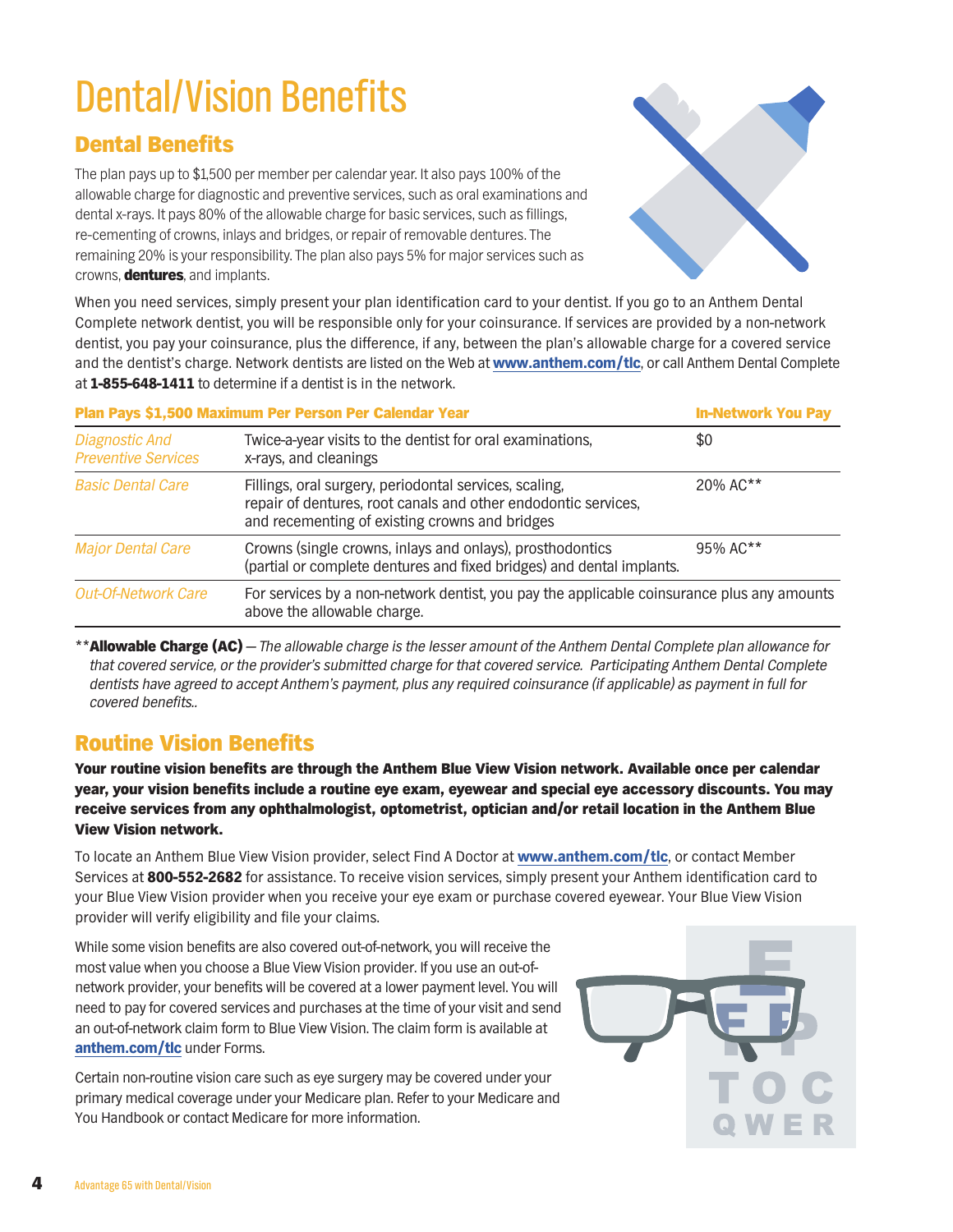### Vision Benefits Highlights

| <b>Routine vision care services</b>                                                                                                                                                                                               | <b>In-Network You Pay</b>                                                                                                                                          |                                                                                                                                                     |
|-----------------------------------------------------------------------------------------------------------------------------------------------------------------------------------------------------------------------------------|--------------------------------------------------------------------------------------------------------------------------------------------------------------------|-----------------------------------------------------------------------------------------------------------------------------------------------------|
| Routine eye exam (once per calendar year)                                                                                                                                                                                         | \$20 copayment                                                                                                                                                     |                                                                                                                                                     |
| <b>Eyeglass frames</b>                                                                                                                                                                                                            |                                                                                                                                                                    |                                                                                                                                                     |
| Once per calendar year you may select any eyeglass frame <sup>1</sup> and receive the following<br>allowance toward the purchase price:                                                                                           | \$100 allowance then 20% off<br>remaining balance                                                                                                                  |                                                                                                                                                     |
| <b>Standard Eyeglass Lenses</b><br>Polycarbonate lenses included for children under 19 years old.                                                                                                                                 |                                                                                                                                                                    |                                                                                                                                                     |
| Once per calendar year you may receive any one of the following lenses:                                                                                                                                                           |                                                                                                                                                                    |                                                                                                                                                     |
| Standard plastic single vision lenses (1 pair)<br>Standard plastic bifocal lenses (1 pair)<br>Standard plastic trifocal lenses (1 pair)<br>Standard progressive lenses (1 pair)                                                   | \$20 copay; then covered in full<br>\$20 copay; then covered in full<br>\$20 copay; then covered in full<br>\$85 copay; then covered in full                       |                                                                                                                                                     |
| Upgrade Eyeglass Lenses (available for additional cost)                                                                                                                                                                           | Lens options                                                                                                                                                       | Member cost for upgrades                                                                                                                            |
| When receiving services from a Blue View Vision<br>provider, you may choose to upgrade your new<br>eyeglass lenses at a discounted cost. Eyeglass lenses<br>copayment applies, plus the cost for the upgrade.                     | UV coating<br>Tint (solid and gradient)<br>Standard scratch resistance<br>Standard polycarbonate<br>Standard anti-reflective coating<br>Other add-ons and services | \$15<br>\$15<br>\$15<br>\$40<br>\$45<br>20% off retail price                                                                                        |
| <b>Contact lenses</b>                                                                                                                                                                                                             | Lens options                                                                                                                                                       |                                                                                                                                                     |
| Prefer contact lenses over glasses? You may choose<br>to receive contact lenses instead of eyeglasses<br>(frames and lenses) and receive an allowance<br>toward the cost of a supply of contact lenses once<br>per calendar year. | Elective conventional lenses <sup>2</sup><br>Elective disposable lenses <sup>2</sup><br>Non-elective contact lenses <sup>2</sup>                                   | \$100 allowance then 15% off<br>the remaining balance<br>\$100 allowance (no additional<br>discount)<br>\$250 allowance (no additional<br>discount) |

*1 Discount is not available on certain frame brands in which the manufacturer imposes a no-discount policy.*

*2 Elective contact lenses are in lieu of eyeglass lenses. Non-elective lenses are covered when glasses are not an option for vision correction.*

## Options For Prescription Drug Coverage— Medicare Part D

#### If you want prescription drug coverage, you must enroll in a separate Medicare Part D prescription drug plan.

Several Medicare Part D plan options are being offered. To determine what drug coverage option best meets your needs, consult the Medicare and You Handbook, call 1-800-MEDICARE (1-800-633-4227) or visit the Medicare Web site at [www.medicare.gov](http://www.medicare.gov).

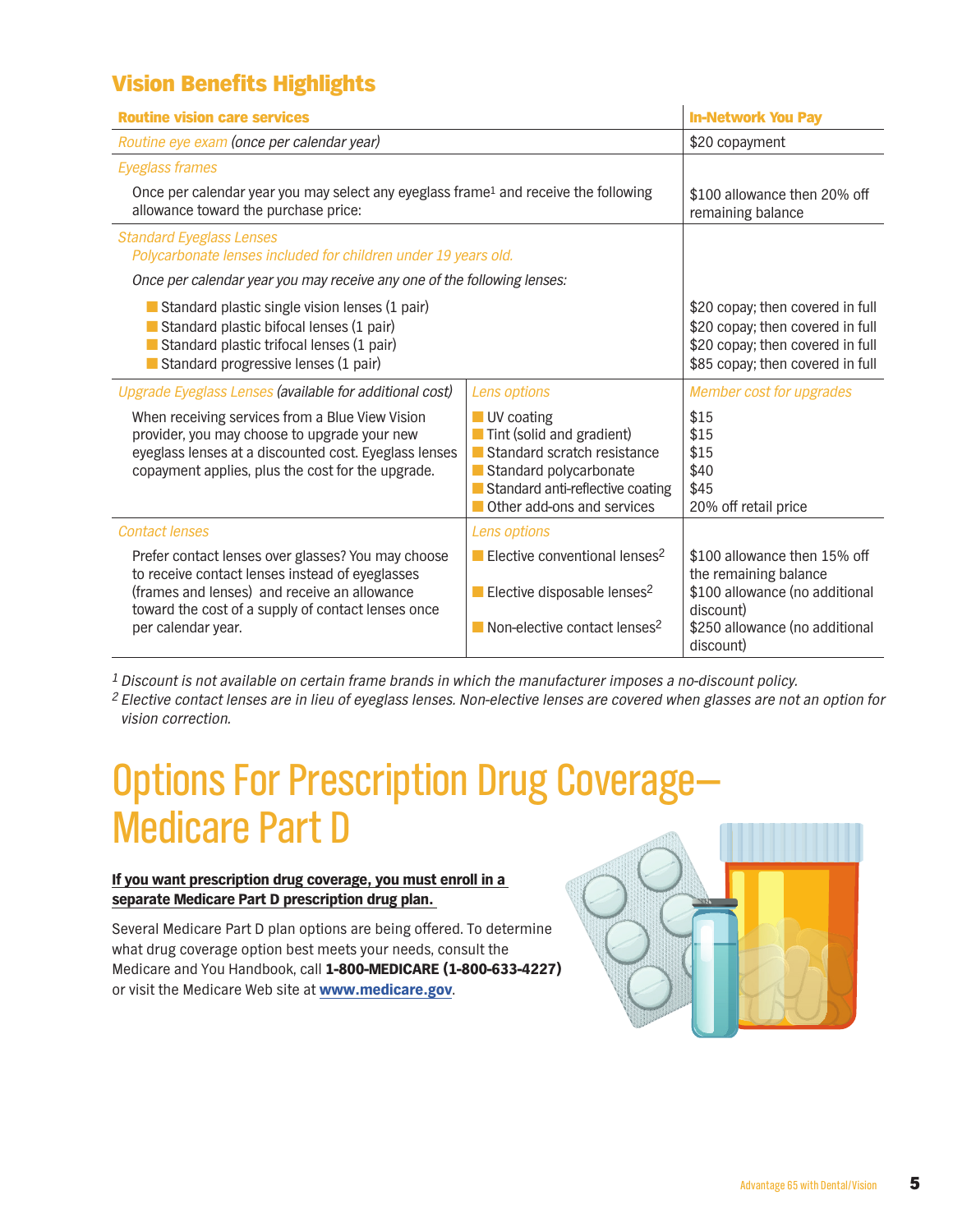## **We're here for you – in many languages We're here for you – in many languages We're here for you – in many languages**

The law requires us to include a message in all of these different languages. Curious what they say? Here's the English version: "You have the right to get help in your language for free. Just call the Member Services number on your ID card." Visually impaired? You can also ask for other formats of this document. Visually impaired? You can also ask for other formats of this document.

#### **Spanish Spanish**

Usted tiene derecho a recibir ayuda en su idioma en forma Usted tiene derecho a recibir ayuda en su idioma en forma gratuita. Simplemente llame al número de Servicios para gratuita. Simplemente llame al número de Servicios para Miembros que figura en su tarjeta de identificación. Miembros que figura en su tarjeta de identificación.

#### **Chinese Chinese**

#### 您有權免費獲得透過您使用的語言提供的幫助。請撥打您的 **ID** 卡片上的會員服務電話號碼。若您是視障人士,還可 索取本文件的其他格式版本。

#### **Vietnamese Vietnamese**

Quý vị có quyền nhận miễn phí trợ giúp bằng ngôn Quý vị có quyền nhận miễn phí trợ giúp bằng ngôn ngữ của mình. Chỉ cần gọi số Dịch vụ dành cho thành ngữ của mình. Chỉ cần gọi số Dịch vụ dành cho thành viên trên thẻ ID của quý vị. Bị khiếm thị? Quý vị cũng viên trên thẻ ID của quý vị. Bị khiếm thị? Quý vị cũng có thể hỏi xin định dạng khác của tài liệu này." có thể hỏi xin định dạng khác của tài liệu này."

#### **Korean Korean**

### 귀하는 자국어로 무료지원을 받을 권리가 있습니다. ID 카드에 있는 멤버 서비스번호로 연락하십시오.

#### **Tagalog Tagalog**

May karapatan ka na makakuha ng tulong sa iyong May karapatan ka na makakuha ng tulong sa iyong wika nang libre. Tawagan lamang ang numero ng wika nang libre. Tawagan lamang ang numero ng Member Services sa iyong ID card. May kapansanan Member Services sa iyong ID card. May kapansanan ka ba sa paningin? Maaari ka ring humiling ng iba ka ba sa paningin? Maaari ka ring humiling ng iba pang format ng dokumentong ito. pang format ng dokumentong ito.

#### **Russian Russian**

Вы имеете право на получение бесплатной помощи Вы имеете право на получение бесплатной помощи на вашем языке. Просто позвоните по номеру на вашем языке. Просто позвоните по номеру обслуживания клиентов, указанному на вашей обслуживания клиентов, указанному на вашей идентификационной карте. Пациенты с нарушением идентификационной карте. Пациенты с нарушением зрения могут заказать документ в другом формате. зрения могут заказать документ в другом формате.

#### **Armenian Armenian**

#### Դուք իրավունք ունեք ստանալ անվճար օգնություն ձեր Դուք իրավունք ունեք ստանալ անվճար օգնություն ձեր լեզվով: Պարզապես զանգահարեք Անդամների լեզվով: Պարզապես զանգահարեք Անդամների սպասարկման կենտրոն, որի հեռախոսահամարը սպասարկման կենտրոն, որի հեռախոսահամարը նշված է ձեր ID քարտի վրա: նշված է ձեր ID քարտի վրա:

#### **Farsi**

"شما این حق را دارید تا به صورت رایگان به زبان مادری تان کمک دریافت کنید کافی است با شماره خدمات اعضا (Member Services) درج شده روی کارت شناسایی خود تماس بگیرید." دچار اختلال بینایی هستید؟ می توانید این **سند را به فرمت های ديگری نيز درخواست دهيد. سند را به فرمت های ديگری نيز درخواست دهيد. Farsi**

#### **French French**

Vous pouvez obtenir gratuitement de l'aide dans votre Vous pouvez obtenir gratuitement de l'aide dans votre langue. Il vous suffit d'appeler le numéro réservé aux langue. Il vous suffit d'appeler le numéro réservé aux membres qui figure sur votre carte d'identification. Si membres qui figure sur votre carte d'identification. Si vous êtes malvoyant, vous pouvez également vous êtes malvoyant, vous pouvez également demander à obtenir ce document sous d'autres formats. demander à obtenir ce document sous d'autres formats.

#### **Arabic Arabic**

ن الحق في الحصول على مساعدة بلغتك مجانًا<sub>.</sub> ما عليك سوى الاتصال برقم خدمة الأعضاء الموجود على بطاقة الهوية. هل أنت ضعيف البصر؟ يمكنك Usted tiene derecho a recibir ayuda en su idioma en forma خدمة الأعضاء الموجود على بطاقة الهوية. هل أنت ضعيف البصر؟ يمكنك طلب أشكال أخرى من هذا المستند. gratuita. Simplemente llame al número de Servicios para طلب أشكال أخرىمن هذا المستند.

#### **Japanese Japanese**

お客様の言語で無償サポートを受けることができま ࡲྕDC2ࢫࣅ࣮ࢧ࣮ࣂ࣓ࣥࡿ࠸࡚ࢀࡉグ㍕ࢻ࣮࢝IDࠋࡍ **Chinese** でご連絡ください。 ֦ Dカードに記載されているメンバーサービス番号ま<br>#∞

#### **Haitian Haitian**

Se dwa ou pou w jwenn èd nan lang ou gratis. Se dwa ou pou w jwenn èd nan lang ou gratis. Annik rele nimewo Sèvis Manm ki sou kat ID ou **Vietnamese** Annik rele nimewo Sèvis Manm ki sou kat ID ou a. Èske ou gen pwoblèm pou wè? Ou ka mande dokiman sa a nan lòt fòma tou. dokiman sa a nan lòt fòma tou. ke ou gen pwoblèm pou wè? Ou ka mande<br>nan ca a nan lèt fème tou.  $\mathbf u$  trên thề ID của quy vị cũng vị cũng vị $\mathbf u$ 

#### **Italian Italian**

Ricevere assistenza nella tua lingua è un tuo diritto. **Korean** Ricevere assistenza nella tua lingua è un tuo diritto. Chiama il numero dei Servizi per i membri riportato sul Chiama il numero dei Servizi per i membri riportato sul → humana mantere del certamente per contrare ripertate cui questo documento anche in formati diversi

#### **Polish Polish**

Masz prawo do uzyskania darmowej pomocy udzielonej **Tagalog** Masz prawo do uzyskania darmowej pomocy udzielonej w Twoim języku. Wystarczy zadzwonić na numer działu May karapatan ka na makakuha ng tulong sa iyong w Twoim języku. Wystarczy zadzwonić na numer działu pomocy znajdujący się na Twojej karcie identyfikacyjnej. cy znajdujący się na Twojej karcie identyfikacyjnej.

#### **Punjabi Punjabi**

ਆਪਣੀ ਭਾਸ਼ਾ iਵੱਚ ਮੁਫ਼ਤ iਵੱਚ ਮਦਦ ਹਾiਸਲ ਕਰਨ ਦਾ ਿਅਧਕਾਰ ਹੈ। ਬਸ ਆਪਣy ਆਈਡੀ ਕਾਰਡ ਤੇ iਦੱਤੇ ਸਿਰਵਸ ਨੰਬਰ ਤੇ ਕਾਲ ਕਰੋ। ਨਜ਼ਰ ਕਮਜ਼ੋਰ ਹੈ? ਤੁਸ ਇਸ ਦਸਤਾਵੇਜ਼ ਦੇ ਹੋਰ ਰੂਪਾਂਤਰ ਮੰਗ ਸਕਦੇ ਹੋ। pang format ng dokumentong ito. ٦ Вы имеете право на получение бесплатной помощи ਂ ਭਾਸ਼ਾ iਵੱਚ ਮੁਫ਼ਤ iਵੱਚ ਮਦਦ ਹਾiਸਲ ਕਰਨ ਦਾ ਿਅਧਕਾਰ ਹੈ। ਬਸ

### **TTY/TTD:711 TTY/TTD:711**

#### **It's important we treat you fairly It's important we treat you fairly**

We follow federal civil rights laws in our health programs **Armenian** and activities. By calling Member Services, our members<br>see act free in Janguese surrent, and free side and can get free in-language support, and free aids and can get free in-language support, and free aids and services if you have a disability. We don't discriminate, սպասարկման կենտրոն, որի հեռախոսահամարը services if you have a disability. We don't discriminate, exclude people, or treat them differently on the basis of race, color, national origin, sex, age or disability. For race, color, national origin, sex, age or disability. For people whose primary language isn't English, we offer free **Farsi** people whose primary language isn't English, we offer free language assistance services through interpreters and other written languages. Interested in these services?<br>C. William Company Company Company Company Company Company Company Company Company Company Company Company Com Call the Member Services number on your ID card for help **سند را به فرمت های ديگری نيز درخواست دهيد.** Call the Member Services number on your ID card for help (TTY/TDD: 711). If you think we failed in any of these (TTY/TDD: 711). If you think we failed in any of these areas, you can mail a complaint to: Compliance **French** areas, you can mail a complaint to: Compliance Coordinator, P.O. Box 27401, Mail Drop VA2002-N160, Richmond, VA 23279, or directly to the U.S. Department of Health and Human Services, Office for Civil Rights at 200 Independence Avenue, SW; Room 509F, HHH Building; Washington, D.C. 20201. You can also call 1-800- 368-1019 (TDD: 1-800-537-7697) or visit 1-800- 368-1019 (TDD: 1-800-537-7697) or visit https://ocrportal.hhs.gov/ocr/portal/lobby.jsf https://ocrportal.hhs.gov/ocr/portal/lobby.jsfԴուք իրավունք ունեք ստանալ անվճար օգնություն ձեր We follow federal civil rights laws in our health programs **کنيد. کافی است با شماره خدمات اعضا (**Services Member **(درج شده روی** language assistance services through interpreters and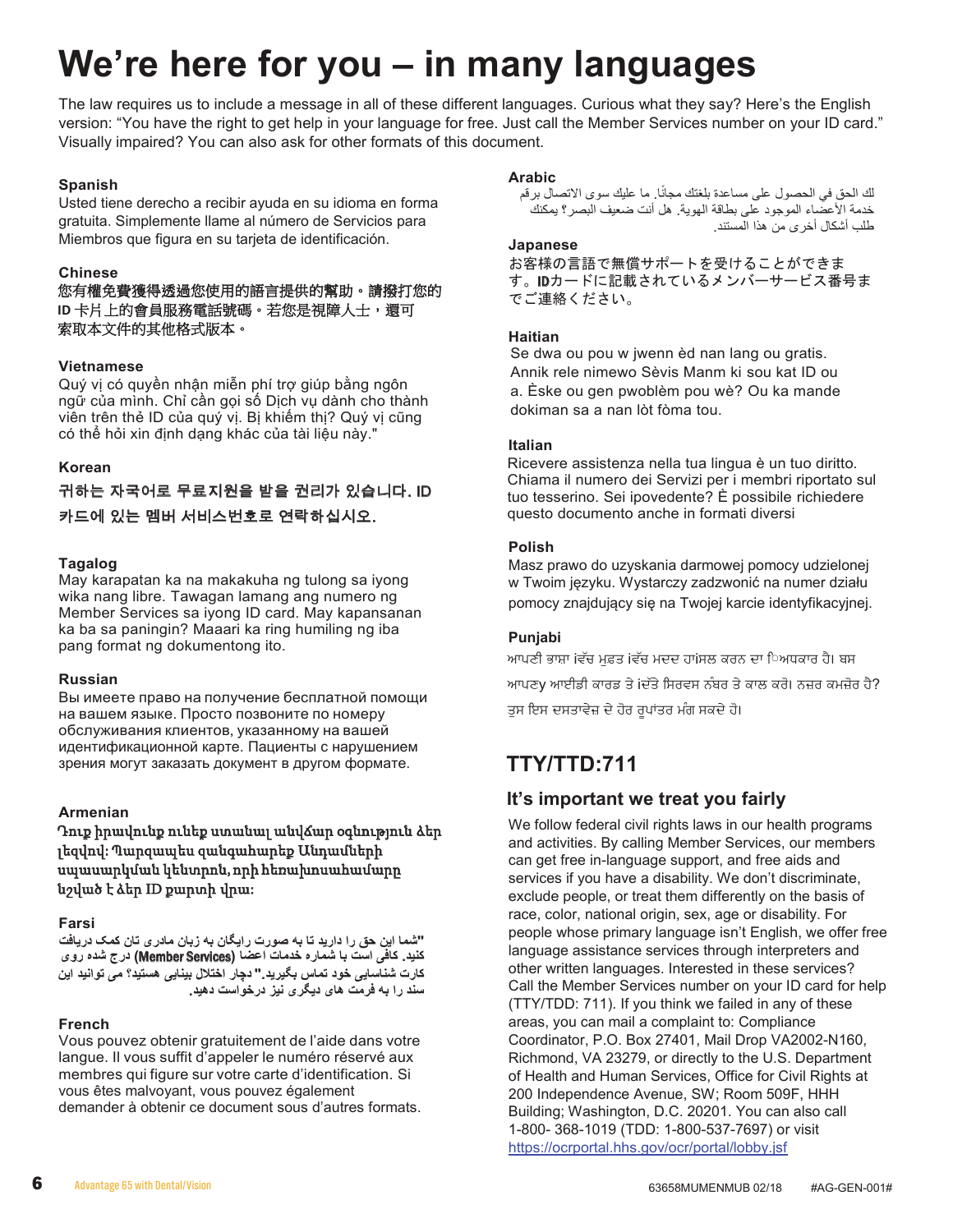